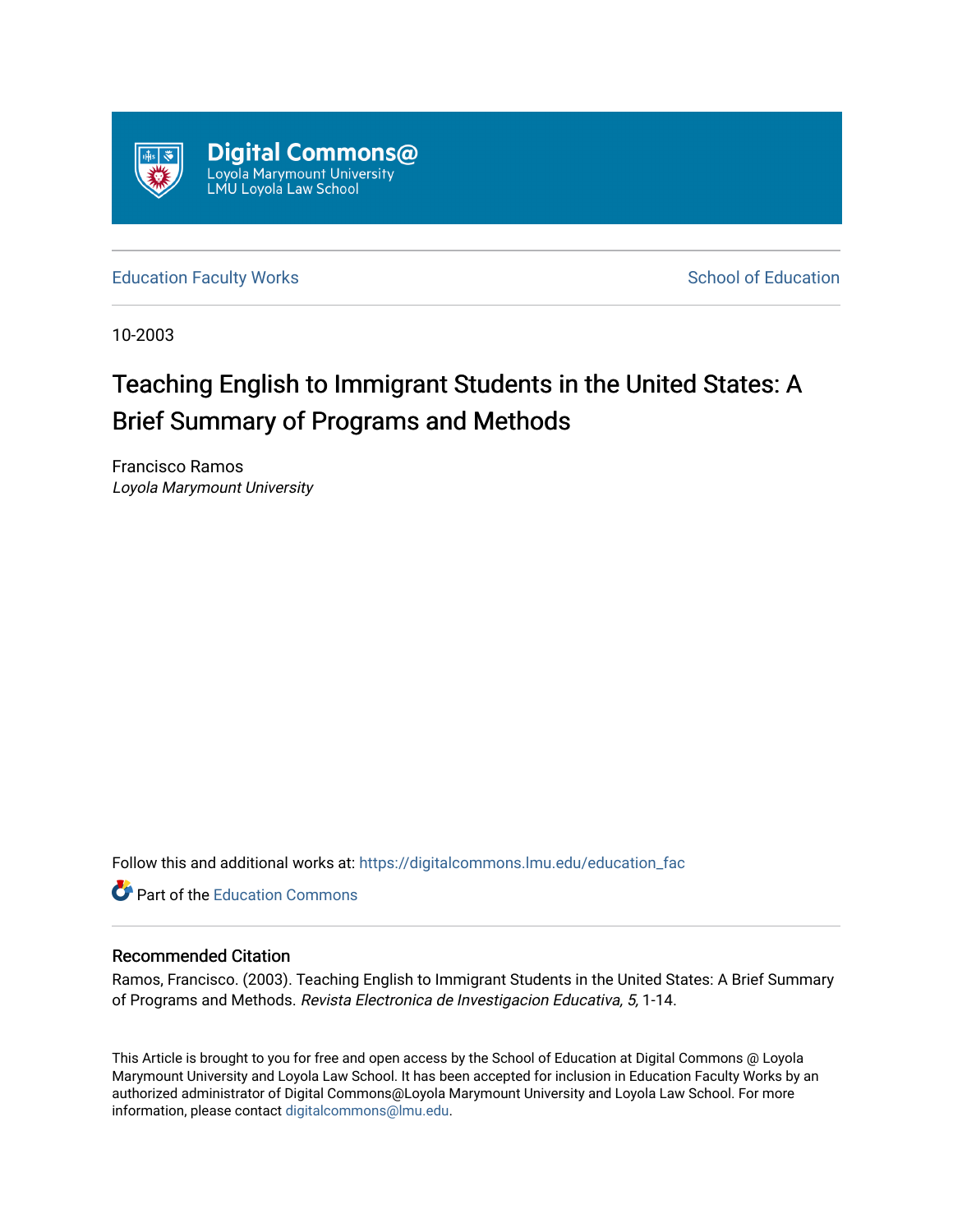

**Please cite the source as:**

Ramos, F. (2003). Teaching english to immigrant students in the United States: A brief summary of programs and methods. *Revista Electrónica de Investigación Educativa*, *5* (2). Retrieved month day, year from: http://redie.uabc.mx/vol5no2/contents-ramos.html

### **Revista Electrónica de Investigación Educativa**

Vol. 5, No. 2, 2003

### **Teaching English to Immigrant Students in the United States: A Brief Summary of Programs and Methods**

## **La enseñanza del inglés a estudiantes inmigrantes en Estados Unidos: Un breve resumen de programas y métodos**

Francisco Ramos Calvo framos@lmu.edu School of Education Loyola Marymount University

University Hall 2743 One LMU Drive, 90045-2659 Los Angeles, California, United States

(Received June 5, 2003; accepted for publishing: October 2, 2003)

#### **Abstract**

Nearly ten per cent of the students currently attending public schools in the United States are classified as *English Language Learners* (ELL); that is to say, students who are learning English. The most important challenge this population brings to the educational authorities of their school districts and the schools they attend, is to find the most effective ways to teach them both English and the academic content pertaining to their grade. Since the methods traditionally used did not teach them either the vocabulary or the content needed for subjects such as Math or Science, they fell behind their English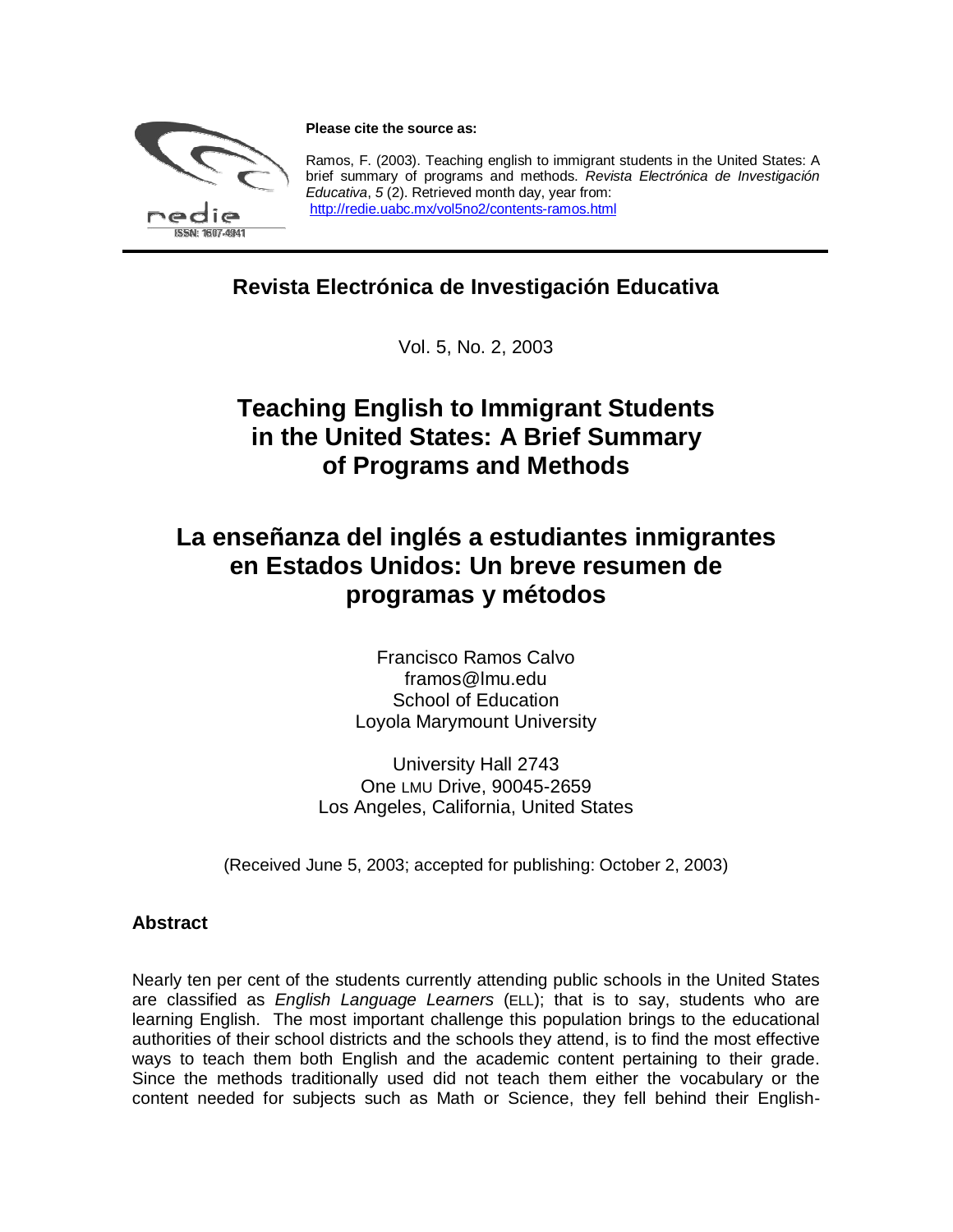speaking peers. It was necessary, then, to evolve toward a better integration of the language and the lesson content. The present article summarizes the objectives of the traditional methods, details the changes that have taken place in the last decades to improve the simultaneous teaching of English and academic content, and concludes with an explanation of the techniques most used today.

*Keywords:* Second language learning, teaching a second language, educational policy, minority groups, language skills, immigrants.

#### **Resumen**

Actualmente, cerca del diez por ciento de los alumnos matriculados en escuelas públicas estadounidenses están clasificados como *English Language Learners* (ELL)*,* es decir, alumnos que están aprendiendo inglés. El reto más importante que plantea esta población a las autoridades educativas de los distritos escolares y de las escuelas a las que asisten es cómo hallar la manera más efectiva de enseñarles tanto el inglés como los contenidos académicos correspondientes al grado que cursan. Dado que los métodos utilizados tradicionalmente no les enseñaban ni el vocabulario ni los contenidos necesarios para aprender asignaturas como matemáticas o ciencias, estos alumnos quedaban retrasados académicamente respecto a sus compañeros angloparlantes. Por tanto, era necesaria una evolución hacia una mayor integración de la enseñanza del idioma y de los contenidos. El presente artículo resume los objetivos de los métodos tradicionales, detalla los cambios de las últimas décadas para mejorar la enseñanza simultánea del inglés y de los contenidos académicos y concluye con una explicación de las técnicas más usadas en la actualidad.

*Palabras clave:* Aprendizaje de segundo idioma, enseñanza de segundo idioma, política educativa, grupos minoritarios, habilidades de lenguaje, inmigrantes.

#### **Introduction**

The number of students enrolled in public schools in the United States in grades kindergarten through 12 has increased considerably in the last decade, going from 43,134,517 students during the 1991-92 school year to 48,296,777 in 2001-02 (Padolsky, 2002a). About 10% of this population were English language learners (ELL), i.e. students who are learning English, and therefore cannot be placed in classrooms where instruction is given in this language only (Nieto, 2000). This is precisely the group of students that has grown faster in the time period mentioned above; their numbers have almost doubled, going from 2,430,712 students in 1992 to 4,747,763 today (Padolsky, 2002a).

The linguistic and cultural diversity of these students is remarkable. They represent approximately 400 different cultures and languages, of which the most common are Spanish (79%), Vietnamese (2%), Hmong (1.6%), Chinese (1%), and Korean (1%). Another 34 languages are spoken by more than 5,000 students respectively, and the rest by a total of 150,000 (Padolsky, 2002b).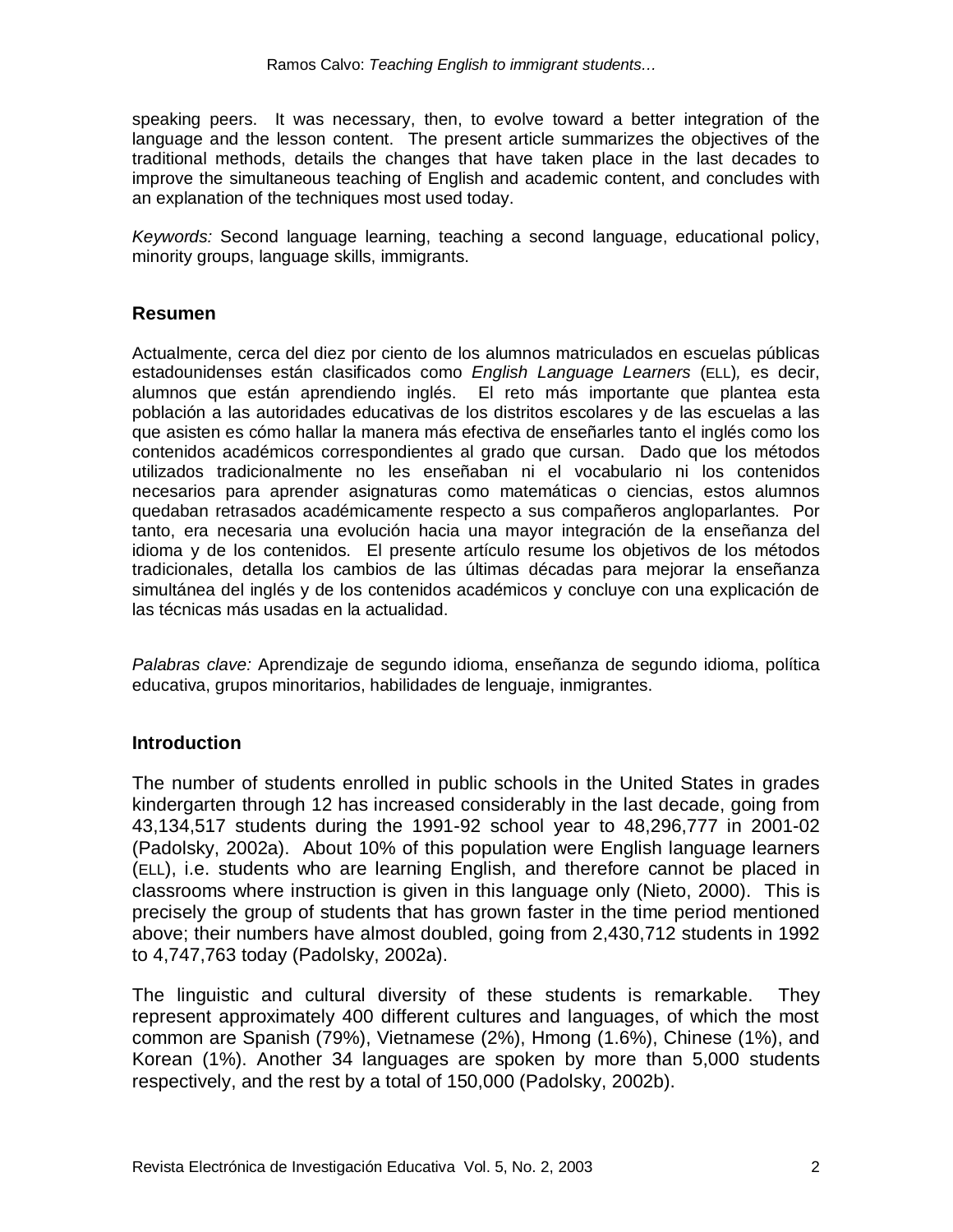The lack of English proficiency of ELL students, together with their different scholastic experiences in their countries of origin and their specific cultural features present many challenges for the U.S. educational system. Most important, without a doubt, is to find the best way to teach them simultaneously both the new language and the academic content of the grade in which they are enrolled, so that they do not fall behind their English-speaking peers (Ovando, Collier and Combs, 2003).

More than a few have been the programs and methods used in the United States over time, and having this objective. This article summarizes the most prevalent, explains the changes that have taken place in the teaching of *English as a Second Language* (ESL) in the last two decades, and describes the techniques used today in all grades of compulsory education (K-12), including even adult education. It also includes some of the risks arising from the adoption of the new federal education law *No Child Left Behind*. The article concludes with suggestions for improving the components of programs designed for use in the education of immigrant students both now and in the future, in the United States and other countries that are beginning to be affected by similar situations.

#### **Traditional programs and methods**

Traditionally the most widely used educational program throughout the compulsory schooling (grades K-12) of ELL students has been immersion, i.e., placing these students in classes taught in English, and with English-speaking classmates. This program, also known as *sink or swim*, did not include any special way to help non-English-speaking students understand their teachers' explanations (Díaz-Rico and Weed, 2002). As a result, ELLs fell academically behind their peers who spoke English, and many of them chose to leave school, thus contributing to a substantial increase in the number of school dropouts (*dropouts*) (Rothstein, 1998).

Dissatisfied with this situation, in the 1970s several groups of parents filed lawsuits against some of the school districts that used this practice. The most important cases (Lau *vs*. Nichols, Aspira *vs.* New York, and Castaneda *vs*. Pickard) affected students of different nationalities (Chinese, Puerto Ricans and Mexican-Americans) and were filed in different parts of the country (San Francisco, New York and Texas, respectively). However, claimants' cases were very similar; they argued that education authorities were not providing the necessary resources to help immigrant students overcome language barriers, which were responsible for their high failure rates. In their verdicts, the judges agreed with those affected, handing down decisions which said that if districts and schools did not linguistically and academically help students who spoke no English, they were denying them equal access to the curriculum as compared to their English-speaking classmates. By means of these decisions, they forced districts to create measures which took into account the needs of ELL students, and to seek more effective ways to assist their learning (Castro Feinberg, 2002; Crawford, 1999). Some verdicts were quite specific (Aspira *vs*. New York; Serna *vs*. Portales) and forced local districts to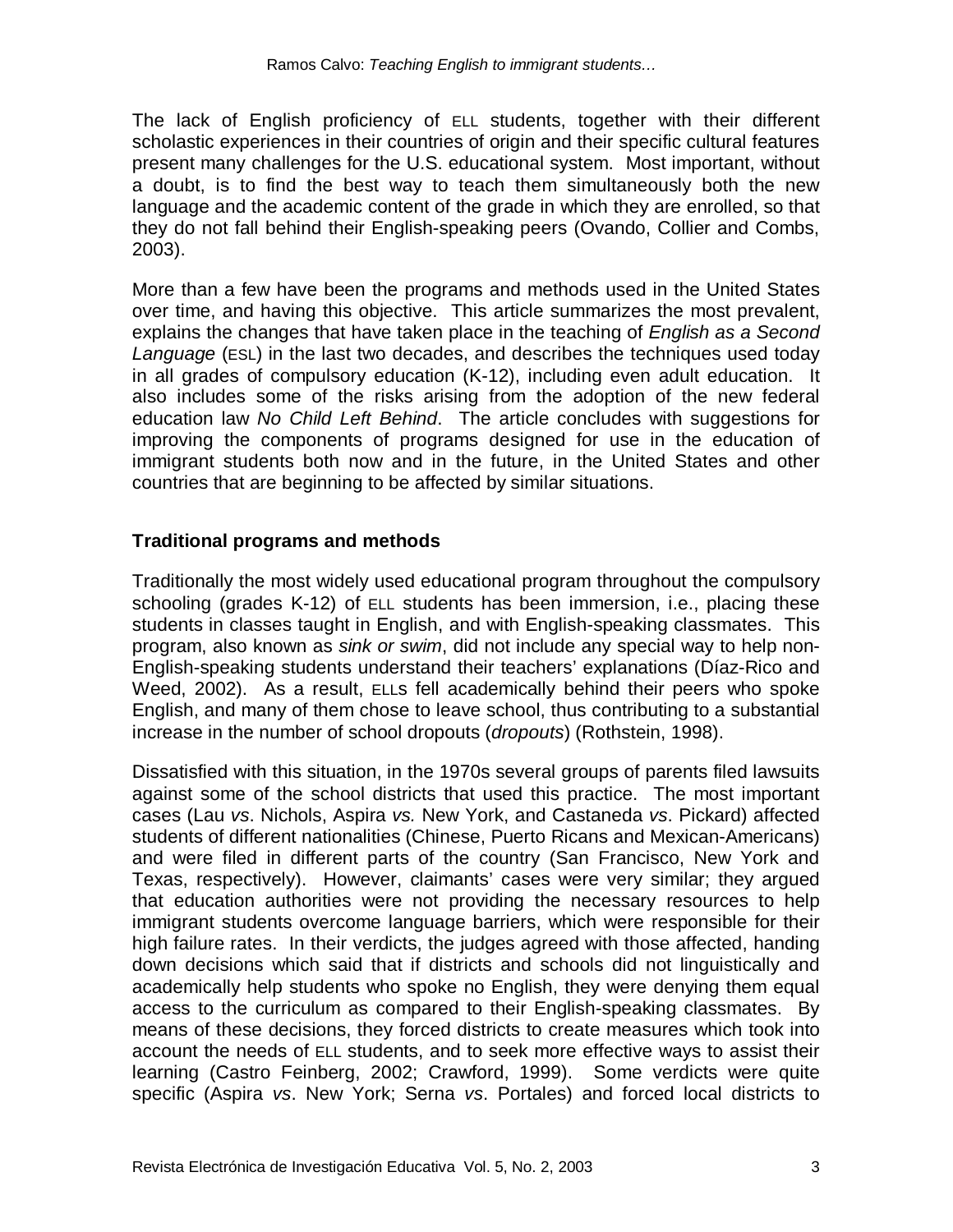implement bilingual programs, while others (Lau *vs*. Nichols) were general, and only recommended some sort of measure, leaving the final decision in the hands of the local education authorities. Because these depended on factors as diverse as financial resources, training of teachers in the schools, and even support of the school community, there was great dissimilarity in the measures implemented. However, by and large it can be said that the programs used thereafter were the *ESL pullout* and temporary bilingual education (Richard-Amato, 1988, Díaz-Rico and Weed, 2002). The first was implemented in elementary and junior high schools, while bilingual programs were almost all restricted to primary schools.

In the *pullout* programs a teacher specializing in techniques of second language acquisition took students identified as ELLs out of their classrooms for about 45 minutes every day to teach them basic English (*English as a Second Language* or ESL). At the end of this period the students returned to their classrooms, where they received instruction in English only. That is, the *pullout* programs were actually a slight variation of immersion. Temporary bilingual education, however, separated the ELL students by their level of English, and put in front of each class a teacher who spoke their language and specialized in techniques of second language learning. The teacher used the students' native language to explain language, mathematics, social sciences and natural sciences, while using English in physical education, art, music and English as a Second Language (ESL). As students progressed in English, the presence of this language increased while that of the native language decreased until all subjects could be taught entirely in English (Richard-Amato, 1988, Díaz-Rico and Weed, 2002).

The theoretical basis of the two programs was different, but both shared a common feature: they included a course for teaching English (ESL) in their educational curriculum. The next step, therefore, was to find the most appropriate method to achieve this. Among those used for this purpose, the most widespread were the classic, the direct, the Audiolingual, *Total Physical Response* (TPR), the *Communicative Approach* and the *Natural Approach*. Some were simple adaptations of those used in other countries, while others were specifically developed in the United States. A brief overview of each of these, with its theoretical basis and its main objectives appears below.

The classical method *(Grammar Translation)* consisted of the literal translation of texts, and learning the rules of English. All the teacher's explanations, from vocabulary to grammar, were in the students' native language. Therefore, the objective was for students to translate accurately, and to achieve the greatest possible accuracy in reading and writing in English. With these concepts, the aspect of communications in language use was completely overlooked (Brown, 2001).

Around 1880 Franke began to develop a method that emphasized oral communication in a second language (German, in this case) at the expense of grammar, which was taught inductively through the topics of conversation. His main objective was for students to use the new language exclusively, so as to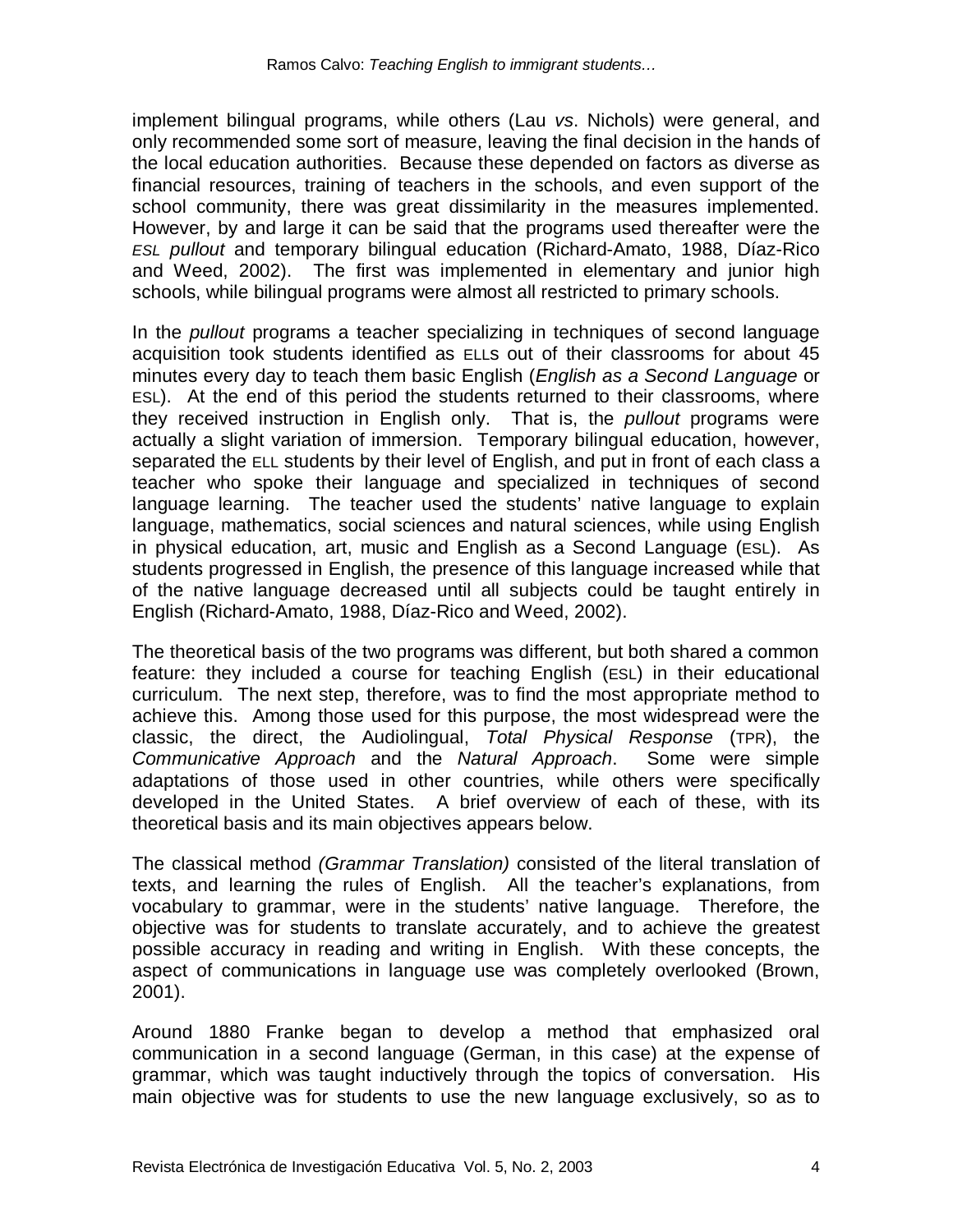activate their thought processes in it. The method, originally called *direct*, was later used by Maximilian Berlitz in his schools, which led to its being known by that name as well (Richards and Rodgers, 2001; Zainuddin Yahya, Morales-Jones and Ariza, 2002).

The U.S., finding itself involved in World War II, needed almost immediately to have foreign-language speakers who could communicate fluently with people of other nations, including Germans, Italians, Chinese, Japanese and Malays (Richards and Rodgers, 2001). This situation gave birth to the Audiolingual Method. Based on behaviorism, the method involved the memorization of dialogues, the repetitive practice of grammatical structures *"drill, drill and more drill"* [Hockett, 1959, quoted in Richards 2001, p. 52] and a strong emphasis on achieving correct pronunciation as necessary steps for mastering the new language (Richards and Rodgers, 2001). However, the limitations of the method was soon evidenced by the students themselves, who complained that the learning process was boring and unsatisfactory. Learners also thought the mastery of morphology and grammatical structure emphasized in the classroom did not provide sufficient resources to get along well in the street (Richards and Rodgers, 2001).

The influence of behaviorist ideas was also felt in *Total Physical Response* (TPR), created in the mid-1970s by James Asher, and aimed at beginning English learners. Its main objective was to develop oral comprehension by following orders and instructions given and modeled by the teacher. The instructions were very simple at first, but became more complex as students progressed. However, thanks to the visual reinforcement provided by the movements of their teacher and classmates, students could associate the language with actions, and gradually acquire the new vocabulary (Richards and Rodgers, 2001).

TPR did not require students to speak English immediately. On the contrary, it allowed them to choose the moment when they felt prepared to contribute to the development of the class. Thus they were not forced to take part before they were ready, and could therefore relax and focus on understanding the instructions.

Concurrently with Asher's work in England, in England, Widdowson and Cadlin began working on an approach that placed more value on the realm of real communication than on the formal language structures. The result, influenced by the antibehaviorist ideas of Chomsky, was the Communicative Approach, based on three fundamental principles: communication (activities that encourage interaction), tasks (involving students in work related to their own experiences and interests) and meaning (activities for the real use of English). This meant that students would learn by doing, and would use English as their lingua franca from the time they began to learn the language, i.e., in solving problems of logic, engage in classroom debates, or make surveys in the street (Brown, 2001).

These were also the premises of the *Natural Approach,* developed by Krashen and Terrell (1983) in the U.S. The authors stressed the importance of promoting fluency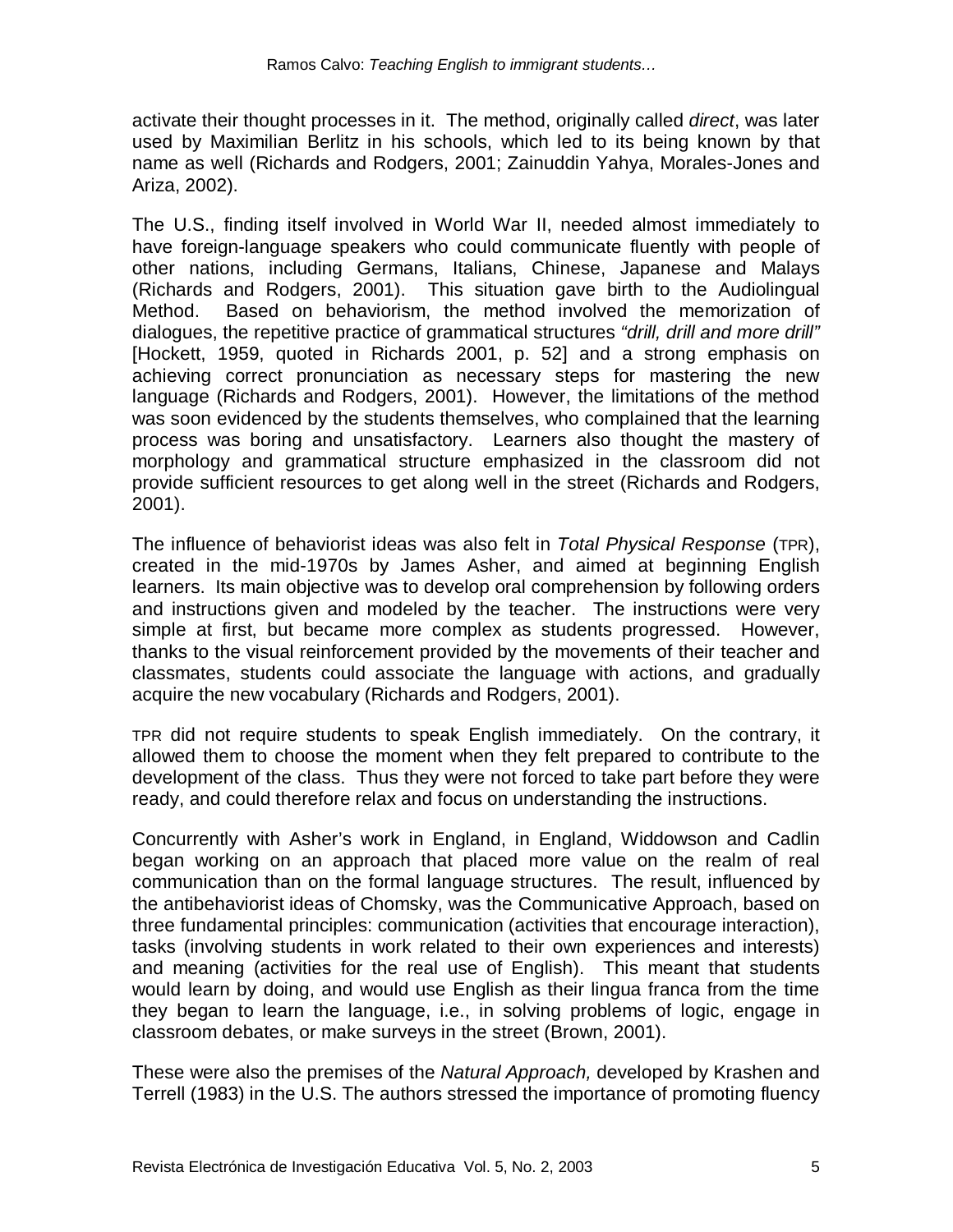in the early stages of learning, leaving accuracy for when students were more familiar with the language. Mistakes made by students were considered to be part of the process of acquiring the new language. Thus, Krashen and Terrell recommended that students not be constantly corrected, because continually calling their attention to their mistakes, thus causing them to worry about the correctness of their answers, could seriously limit their future attempts to communicate.

Krashen and Terrell thought that English was learned more simply and effectively when the messages were better understood—that is, when students received what Krashen (1981) called *comprehensible input.* For this to happen, the authors suggested that teachers simplify the lexical load, and facilitate an understanding of the contents they explained through the use of visual aids (charts, diagrams, photographs or practical demonstrations), the repetition of key concepts and the exclusion of idioms, proverbs, sayings and colloquial phrases from their vocabulary.

*The Natural Approach* introduced two important innovations over previous methods: separating students according to their levels of English *(pre-production, early production, emergent speech, intermediate speech)* and taking into account their specific needs (the authors specifically describe the linguistic characteristics and the most appropriate activities for each level).

The objective of the *Natural Approach*, like that of TPR, was to help students develop enough oral fluency to reach an intermediate level that would allow them later to be turned over fully to regular classroom teachers. The teachers' main complaint was that although both methods were focused on oral language development, both neglected the practice of reading and writing in English, thus hindering the progress of pupils in the academic subjects they taught.

Two other methods used in teaching English were *Suggestopedia* and *The Silent Way* (Brown, 2001, Richards and Rodgers, 2001). Unlike their precursors, both were restricted in their expansion and their acceptance in American schools because of their innate complexity, and because of the difficulties that appeared when they were implemented by a large number of pupils.

#### **Teaching English and academic content**

The methods described here were implemented in the ESL course, whose objective was to teach the basics of English to primary or junior high school students who did not speak the language. The course was a step forward in providing help to these students. However, there was little relationship between the vocabulary students learned in it, and the words they needed for mathematics, social sciences or natural sciences. For example, while ESL students were learning colors, numbers and different ways of greeting, their English-speaking classmates were studying the American Civil War or photosynthesis. Criticism of the lack of academic preparation for these classes (Ovando, Collier, and Combs, 2003) provoked a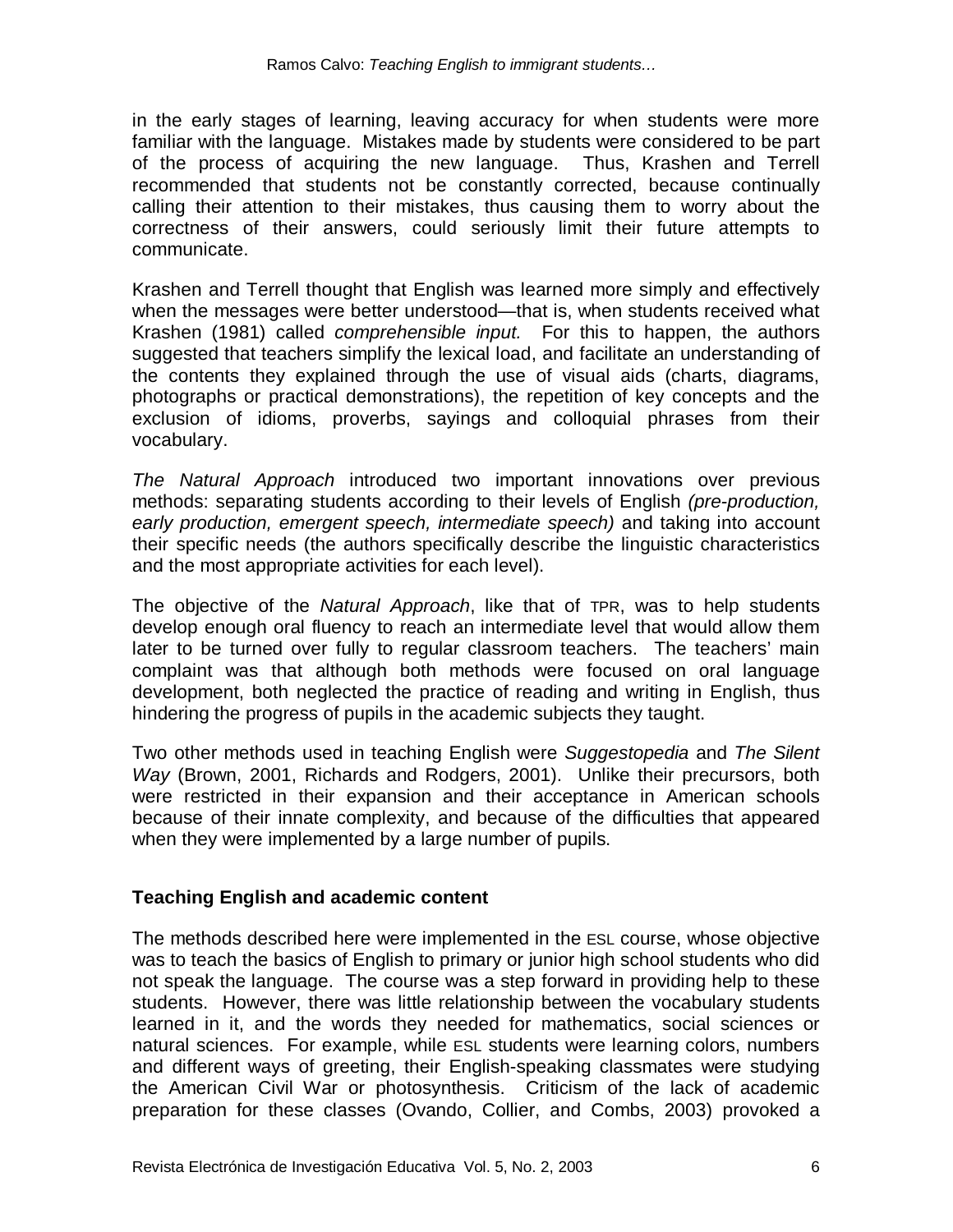demand to integrate students' learning of English with the academic content they had to learn at each grade level throughout their schooling.

However, it was not until the end of the 1980s that the first methodological changes emerged in this regard, with the establishment of English based on the content *(Content-based ESL* [Brinton, Snow and Wesche, 1989; Echevarria and Graves, 2003]). Content-based ESL improved the schooling of ELL students by adding two positive aspects: teaching English through thematic units based on academic subjects, and requiring more collaboration between teachers who taught English and those who taught other subjects. This posed no big problem in elementary school, because just one teacher taught all the subjects. It was a problem, however, in junior high school, where students had several teachers; there, learners' needs could go unnoticed (Echevarria and Graves, 2003). Once the students developed some ability in English, teachers had to use *sheltered English,* a term coined by Krashen (1985) to describe the changes teachers needed to make in their way of speaking in the classroom, for the purpose of facilitating students' understanding (Crandall, 1987).

Krashen's ideas of (1985) formed the basis of an educational model (Krashen, 1985; Krashen, 1996) in which ELL students studied certain subjects (language, social studies, science) in their native language, others in *sheltered English*  (mathematics and natural science projects), and others in ordinary English (gymnastics, music and art) until they acquired the fluency to join regular classes taught in that language. For students, the program had positive aspects such as the consideration of their needs and the provision of structured and sequential instruction. However, it had three fundamental problems that left ELL students at a distinct disadvantage in competing academically with English-speaking peers: 1) teachers who taught in *sheltered English* were inadequately skilled, since many of them did not have sufficient theoretical/practical training for a proper implementation of the techniques required; 2) the curriculum was simplified because of the students' lack of English proficiency; and 3) English-speaking teachers view with indifference the language skill of ELL students, once these learners students were transferred to regular classes (Freeman and Freeman, 1995). In light of these difficulties it was necessary to implement a new approach that would not only help teachers to be more effective in their explanations, but would also provide students with an understanding of academic content as well as develop their English skills. The integration of content and language, together with explanation by teachers, and of strategies necessary to ensure that students could complete their tasks were the three basic components of the *Cognitive Academic Language Learning Approach* or CALLA (Chamot and O'Malley , 1994, Chamot and O'Malley, 1989).

#### **English through content and content through English**

The CALLA represented an innovation in the field of language teaching because it defended the need for teachers to teach students not only *what* they had to learn,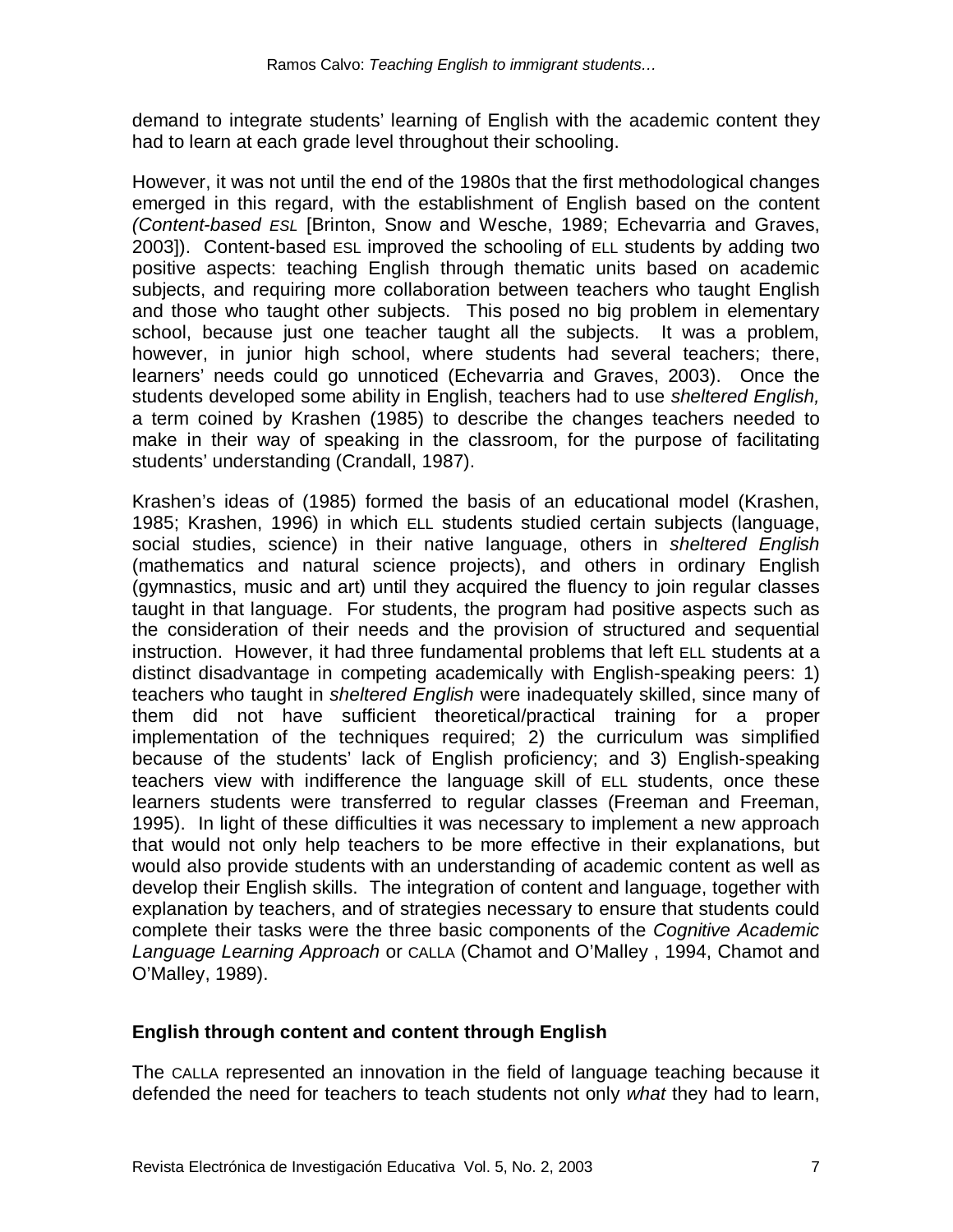but also *how* to do it best. For the CALLA, based on cognitive psychology, it was not enough to transmit declarative knowledge; the procedures also had to be transmitted. Therefore, in addition to explaining to students the academic content, teachers had to help them improve language proficiency through explicit teaching strategies that could help them improve in both facets. The combination of content, language and strategies offered a greater mastery of the four basic English skills (listening, speaking, reading and writing), as well as a better understanding of the lessons and a greater effectiveness in carrying out academic tasks such as summarizing, taking notes, comparing, using inductive reasoning, etc.

The theoretical basis of the new approach resulted from research carried out by Chamot and O'Malley in several school districts in some of the country's states. The authors observed the strategies used by teachers who identified their best students in connection with planning or doing their work (e.g. writing, solving math problems or creating tables or charts). Having completed their observations, the researchers classified recurring strategies in three categories: metacognitive, cognitive and socio-affective. Metacognitive strategies helped students plan their learning and evaluate personal growth through, for example, searching for important information, getting an idea of the contents of a text or reflecting on learning. Cognitive strategies, meanwhile, had to do with the handling of the materials used in the lessons; for example, learning to infer, knowing how to take notes, making summaries, or developing skills in induction and deduction. Finally, socio-affective strategies helped students learn to ask for help or clarification from their classmates when they worked on joint projects (Chamot and O'Malley, 1994).

The line of research initiated by Chamot and O'Malley subsequently contributed to the creation and development of the two terms most used today in the linguistic academic teaching of students classified as English Language Learners: *English Language Development* or ELD; and *Specially Designed Academic Instruction in English*, or *Specially Designed Academic Instruction in English* (SDAIE) (Freeman and Freeman, 1995). Basically, while ELD seeks to develop oral communication and literacy in English through topics relating to the subjects studied, SDAIE is a set of techniques that facilitates students' understanding of academic texts. That is, while ELD teaches English through content, SDAIE explains content through English (Freeman & Freeman, 1995). For example, if the teacher (in both primary and junior high school) is going to teach about the earth's movements in natural science class, during the ELD class she<sup>\*</sup> will teach her students basic vocabulary such as that of the universe, stars, planets, sky and rotation. Later, as part of SDAIE, she will include the use of graphics or photos illustrating the rotation and translation, of Venn diagrams to explain the differences between them, and doubleentry tables where students can enter the most important information so as to have

<sup>\*</sup> Translator's note: Before the feminist movement arose, in situations including both genders it was customary to use the masculine pronoun. Today, however, pronouns of both genders are used to avoid what is now seen as sexist language. To avoid the awkwardness of a continual repetition of such forms as "s/he", "his/her", in this paper we shall sometimes use the feminine pronoun, and sometimes the masculine.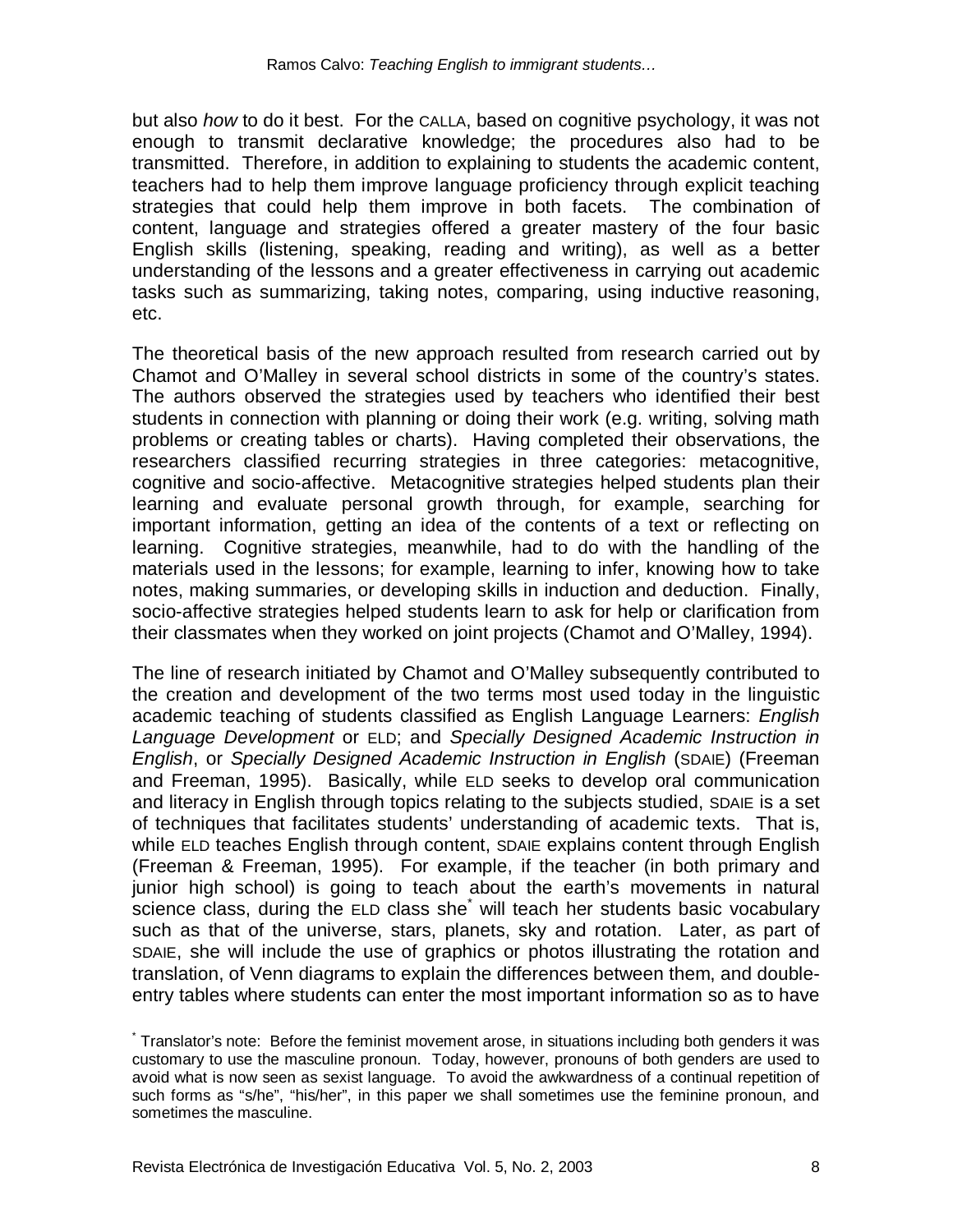a clear and comprehensive overview of the topic. These clarifications will enable them in gaining a better understanding of the texts in their science book when they have to study them.

ELD and SDAIE and are not aimed at the same population. ELD is more appropriate for students with low levels of English, while SDAIE is for those with intermediate or advanced skills. Therefore, to receive appropriate instruction, students must be separated according to their language proficiency.<sup>1</sup> This avoids having students of different levels in the same classroom—which was one of the fundamental problems of traditional methods.

#### **Learning English, and educational policies**

The new education law *No Child Left Behind*, adopted in 2001 by the current federal government, has placed special emphasis on two aspects of the education of ELL students: the rapid acquisition of English, and the improvement of its results. On the first point, the law limits the ELL status of the student to a maximum of three years, after which the linguistic aids disappear. As regards the second, the law is full of references to the constant improvement of the academic performance of ELL students and the importance of the responsibility ("*accountability*") of teachers and schools in the results obtained by students on the annual state tests.

Several studies have shown that the time it takes ELL students to catch up with their English-speaking peers academically is between 5 and 7 years (Faltis and Hudelson, 1998; Marshall, 2002; Ovando, Collier and Combs, 2003). However, the pressure created on teachers by the stipulations of the law has meant that they are obliged to try for an artificial acceleration of their students' English acquisition. As a result, the differences between ELD and SDAIE has been blurred in many classrooms, where academic content has begun to be taught in English, using SDAIE techniques, when in fact it should continue as classes of language development (ELD) since students do not understand English well, nor have they mastered its four basic skills. The acceleration of the process without taking into account the needs of the students holds back their academic progress, since their lack of fluency has a affects them negatively.

To try to remedy this situation, and with the aim of offering teachers a guide to help them prepare lessons that take into account their students' linguistic and academic needs, whatever the degree, Echevarria, Vogt, and Short created the *Sheltered Instruction Observation Protocol*, (SIOP), a more detailed version of an earlier model created by Echevarria and Graves (1998). The SIOP (Echevarria, Vogt and Short, 2000) consists of thirty indicators grouped into three categories (preparation, examination and review/evaluation), each of which focuses on a particular stage of the lesson preparation. The constant presence of SDAIE techniques becomes clear when one examines the various indicators: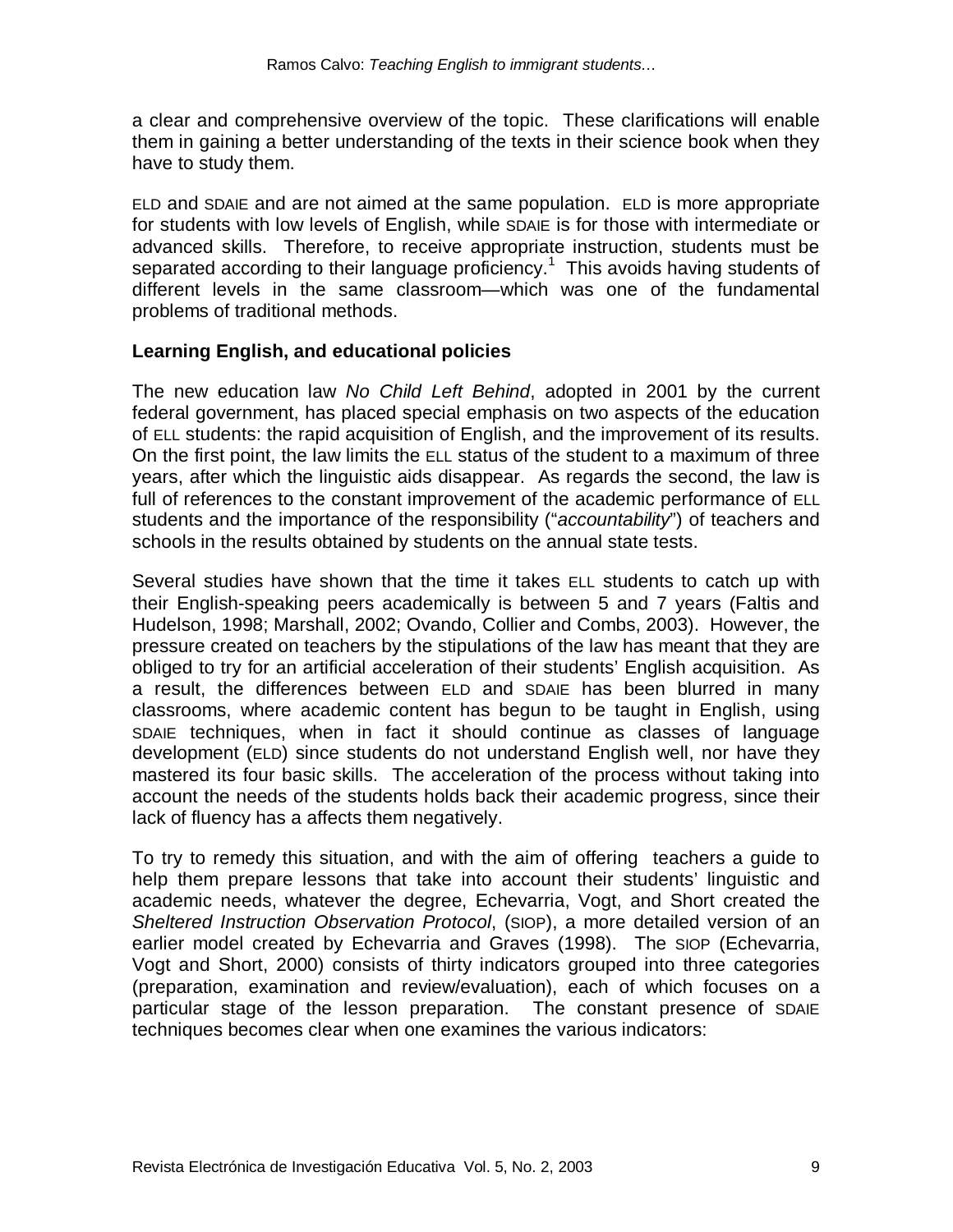#### 1) Preparation of the lesson

- Clearly define objectives of content and language, and ensure that they are appropriate for the students' age.
- Adapt content to students' academic and linguistic needs through the use of supplementary materials.

#### 2) Instruction

- Emphasize key words and the links between students' personal experiences and the content to be learned.
- Clearly explain tasks, using visual aids and gestures, and adapt the explanations to the students' level of knowledge.
- Teach learning strategies and formulate questions that trigger complex reasoning processes (Bloom's Taxonomy).
- Encourage interaction through student participation in work groups of various sizes; allow enough time for learners to answer the questions formulated and use their native language to clarify the most important contents.
- Use graphics, visual aids and tables.
- Organize activities that include listening, speaking, reading and writing.
- Evaluate whether the activities used reinforce the objectives of content and language development.

#### 3) Review/Evaluation

- Review the vocabulary and key concepts in various ways, such as the use of graphics or explanations in the students' native language to assess their learning appropriately.
- Evaluate the understanding and learning of the lesson objectives.

The SIOP ensures the coherence and effectiveness of the lessons, and helps to improve the linguistic and academic progress of ELL students. This has been achieved thanks to the union, in a single instrument, of research results carried out in recent years in the field of *Teaching English to Speakers of Other Languages* (TESOL). The key findings most important be summarized are the following:

- It is necessary to integrate the teaching of content and language;
- It is important to incorporate the students' personal experiences as a fundamental part of the lesson development. This may provide significant connections with the contents explained in the classroom;
- It is necessary to adapt the content to the students' language proficiency, which does not mean simplifying the academic curriculum they receive;
- Key concepts and terms must be repeated often, especially those that constitute the academic nucleus of the lesson;
- It is essential to provide ELL students with linguistic-visual support *(scaffolding)*  that will enable them to progress in reading/writing and in their oral skills.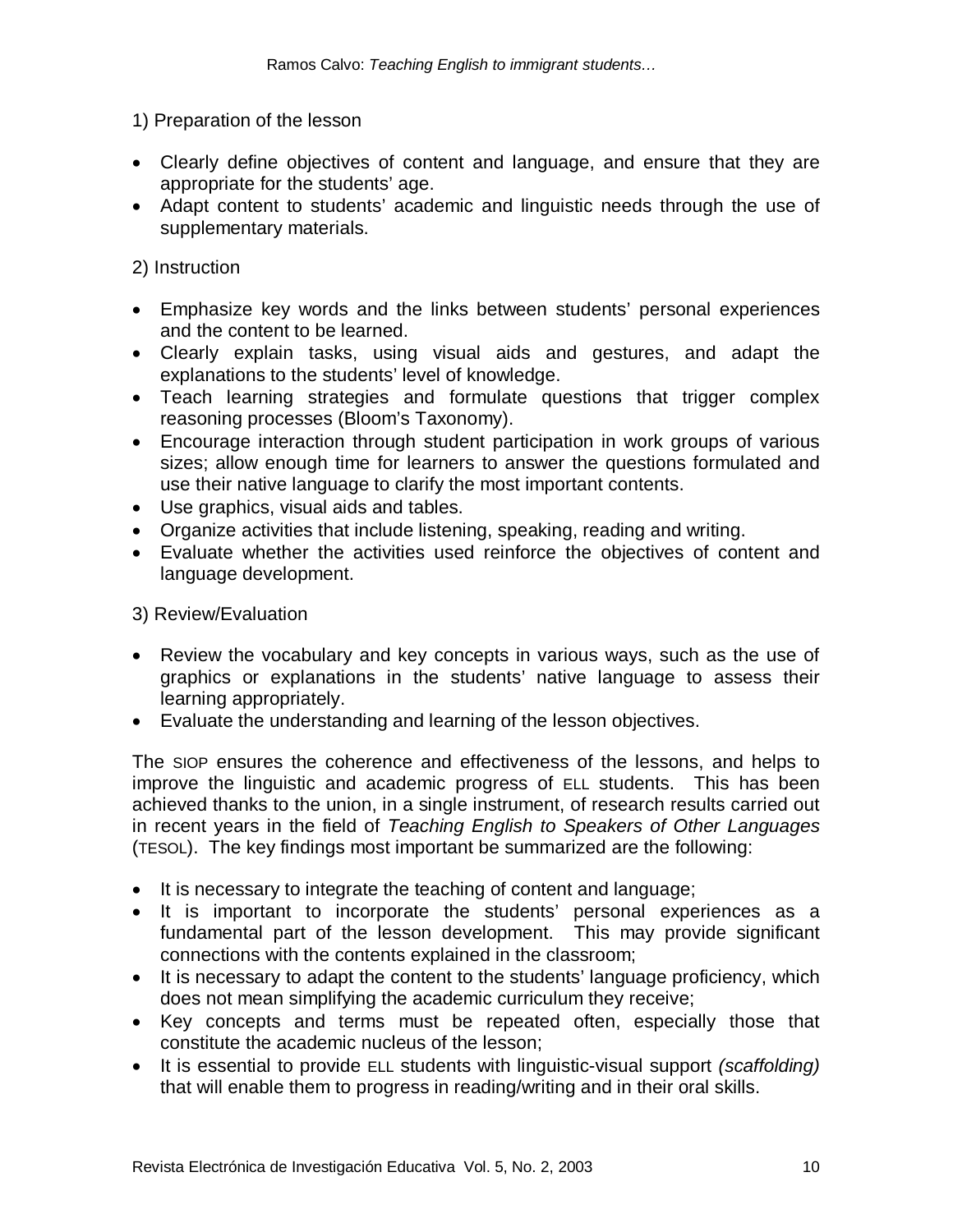The SIOP has a solid theoretical basis and is well established scientifically which in theory quarantees its results. However, it is the practical application of its principles which determines to a large extent, its success or failure. The same can be said, broadly speaking, of what happened with the methods and techniques used to work with the ELL population. That is, you cannot ignore the importance of the human factor in this transition from theoretical ideas to putting those ideas into practice in the classroom. For the introduction to be carried out effectively, it is necessary that all teachers working with ELL students in grades K-12 have adequate training, which includes a knowledge of the main theories of language acquisition, with different methods and techniques for the teaching of second languages and the principles of multicultural education. Fortunately, the education departments of several U.S. states have approved these requirements for all teachers who want to earn their credential and teach in the public system (National Clearinghouse for English Language Acquisition, 2003). This step is essential, because according to the trends shown in recent years, the ELL population will not diminish, nor will it stabilize; on the contrary, it will continue to grow by leaps and bounds in the future.

#### **Conclusions and implications**

The methods traditionally used for teaching English to ELL students during their schooling did not teach either the content or the academic vocabulary needed for adequate progress in other subjects, for which reason they continued falling behind their English-speaking classmates. To avoid this problem, classes of English as a Second Language (ESL) have been moving towards a greater integration of language instruction with the academic content of the grades students are in. Implementation of *Content-based ESL, Sheltered English* and more recently, ELD and SDAIE, was aimed toward improving the training of ELL students to enable them to compete academically with their classmates.

This move has been positive, but much remains to be done in the education of these students. It is necessary, for example, to continue developing and applying techniques for improving the quality of the linguistic-academic teaching they receive. It also requires a progressive change of mindset among the educators who work with them, in the sense that these educators should recognize themselves both as teachers of language and of academic content, regardless of the subject or the grade level. That is, both ELD and SDAIE should be an integral part of their curriculum. Third, communication *(articulation)* should be improved between the teachers who teach regular English classes and those who teach ELD or SDAIE, to ensure the continuity and consistency of the instruction given. To achieve this goal, everyone should be familiar with the levels of English and the language needs of their students. Finally, it is essential to disseminate information among educators as regards the importance of the three previous points. This can be achieved through continuous training to familiarize teachers with the main cultural features of the different immigrant populations they serve, along with learning the various theories of second language acquisition, and the use of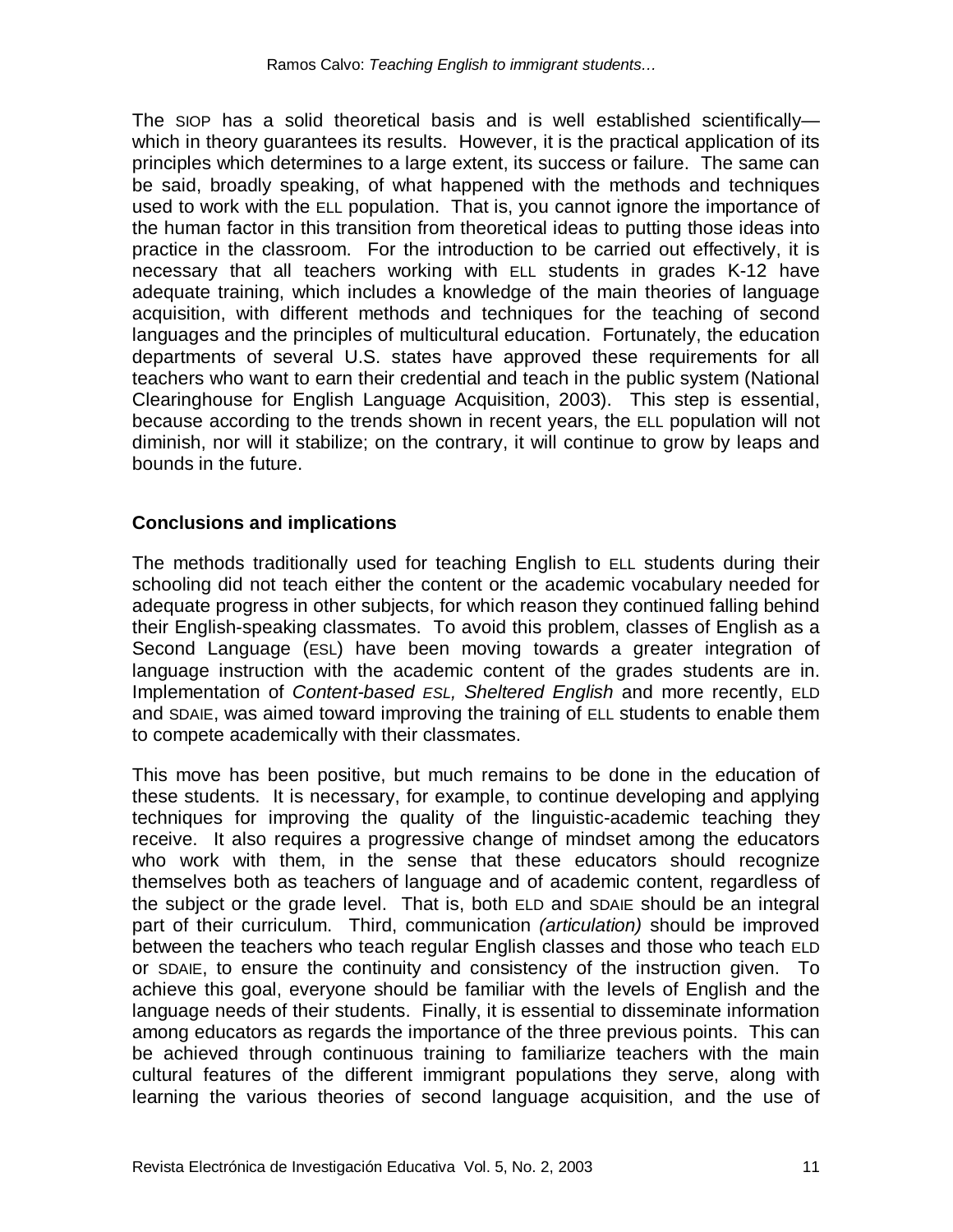effective techniques and strategies to provide their students with the development of skills in the language and an understanding of the academic content.

The tour of the various methods described in this paper may serve as a guide for the educational authorities of other countries (e.g. Italy, France, Spain or Germany) that are beginning to see in their schools a significant increase of immigrants who speak other languages. It is our hope that it may help them to find solutions with which to meet the challenges presented by the new situation. Their advantage, compared to the United States, is that they can draw conclusions from the American experience, and benefit from its successes without having to make the same mistakes. In this way they may progress more rapidly in the successful integration of new students entering their classrooms.

#### **References**

Brinton, D. M., Snow, M. A., & Wesche, M. B. (1989). *Content-based second language instruction*. Boston: Heinle and Heinle.

Brown, H. G. (2001). *Teaching by principles: An interactive approach to language pedagogy* (3a. ed.). New York: Addison-Wesley Longman.

Castro Feinberg, R. (2002). *Bilingual education: A reference handbook.* Santa Barbara, CA: ABC-CLIO.

Chamot, A. U. & O'Malley, J. M. (1989). The cognitive academic language learning approach. In P. Rigg & V. Allen (Eds.)*: When they don't all speak English: Integrating the ESL student into the regular classroom (pp. 108-125). Urbana, IL:* NCTE.

Chamot, A. U. & O'Malley, J. M. (1994). *The CALLA handbook: How to implement the cognitive academic language learning approach.* Reading, MA: Addison-Wesley.

Crandall, J. (Ed.). (1987). *ESL through content areas instruction: Mathematics, Science, Social Studies*. Englewood Cliffs, NY: Prentice-Hall Regents.

Díaz-Rico, L. T. & Weed, K. Z. (2002). *The crosscultural, language, and academia development handbook: A complete K-12 reference guide* (2a. ed.). Boston, MA: Allyn and Bacon.

Echevarria, J. & Graves, A. (2003). *Sheltered content instruction: Teaching English language learners with diverse abilities* (2a. ed.). Boston, MA: Allyn and Bacon.

Echevarria, J., Vogt, M., & Short, D. J. (2000). *Making content comprehensible for English Language Learners: The SIOP model*. Boston, MA: Allyn and Bacon.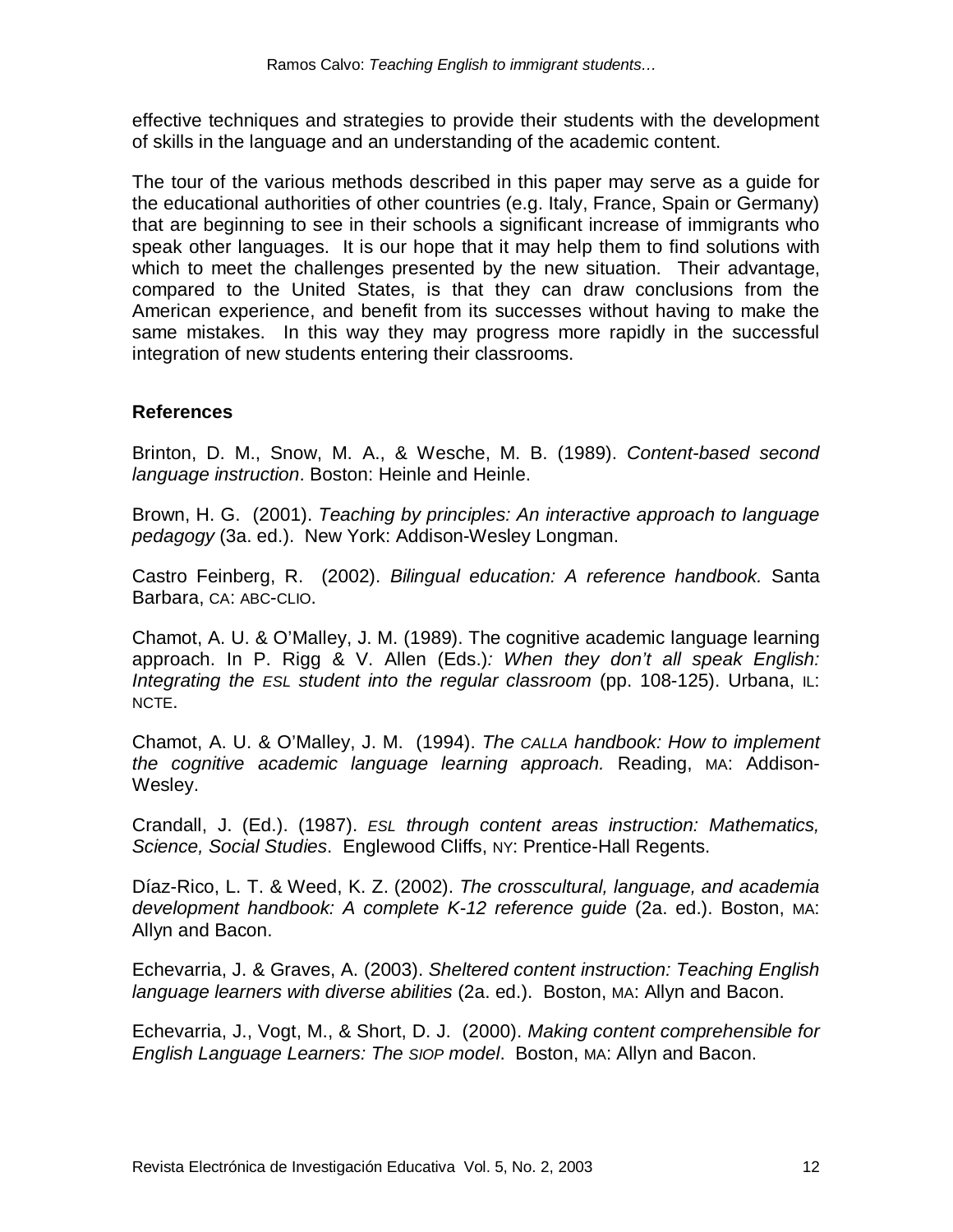Faltis, C. J. & Hudelson, S. (1998). *Bilingual education in elementary and secondary school communities: Toward understanding and caring.* Boston, MA: Allyn and Bacon.

Freeman, D. & Freeman, Y. (1995). Whatever happened to sheltered English? *CABE Newsletter, 18* (2), 5, 12-13.

Krashen, S. (1981). *Second language acquisition and second language learning*. Oxford: Pergamon.

Krashen, S. (1985). *Inquiries and insights*. Hayward, CA: Alemany Press.

Krashen, S. (1996). *Under attack: The case against bilingual education*. Culver City, CA: Language Education Associates.

Krashen, S. & Terrell, T. (1983). *The natural approach: Language acquisition in the classroom.* Hayward, CA: Alemany Press.

Marshall, P. L. (2002). *Cultural diversity in our schools*. Belmont: Wadsworth-Thomson Learning.

National Clearinghouse for English Language Acquisition. (May 3, 2003). *State resource pages*. Retrieved July 1, 2003, from: http://www.ncela.gwu.edu/states/index.htm#STATES

Nieto, S. (2000). *Affirming diversity: The sociopolitical context of multicultural education* (3a ed.). Menlo Park, CA: Longman.

Ovando, C. J., Collier, V. P., & Combs, M. C. (2003). *Bilingual and ESL classrooms: Teaching in multicultural contexts* (3a ed.). Boston, MA: McGraw-Hill.

Padolsky, D. (2002a). *How has the English language learner population changed in recent years?* Washington, DC: National Clearinghouse for English Language Acquisition.

Padolsky, D. (2002b). *What are the most common language groups for ELL students?* Washington, DC: National Clearinghouse for English Language Acquisition.

Richard-Amato, P. A. (1988). *Making it happen: Interaction in the second language classroom*. New York: Longman.

Richards, J. C. & Rodgers, T. S. (2001). *Approaches and methods in language teaching* (2a. ed.). New York: Cambridge University Press.

Rothstein, R. (1998). *The way we were? The myths and realities of America's student achievement.* New York: The Century Foundation Press.